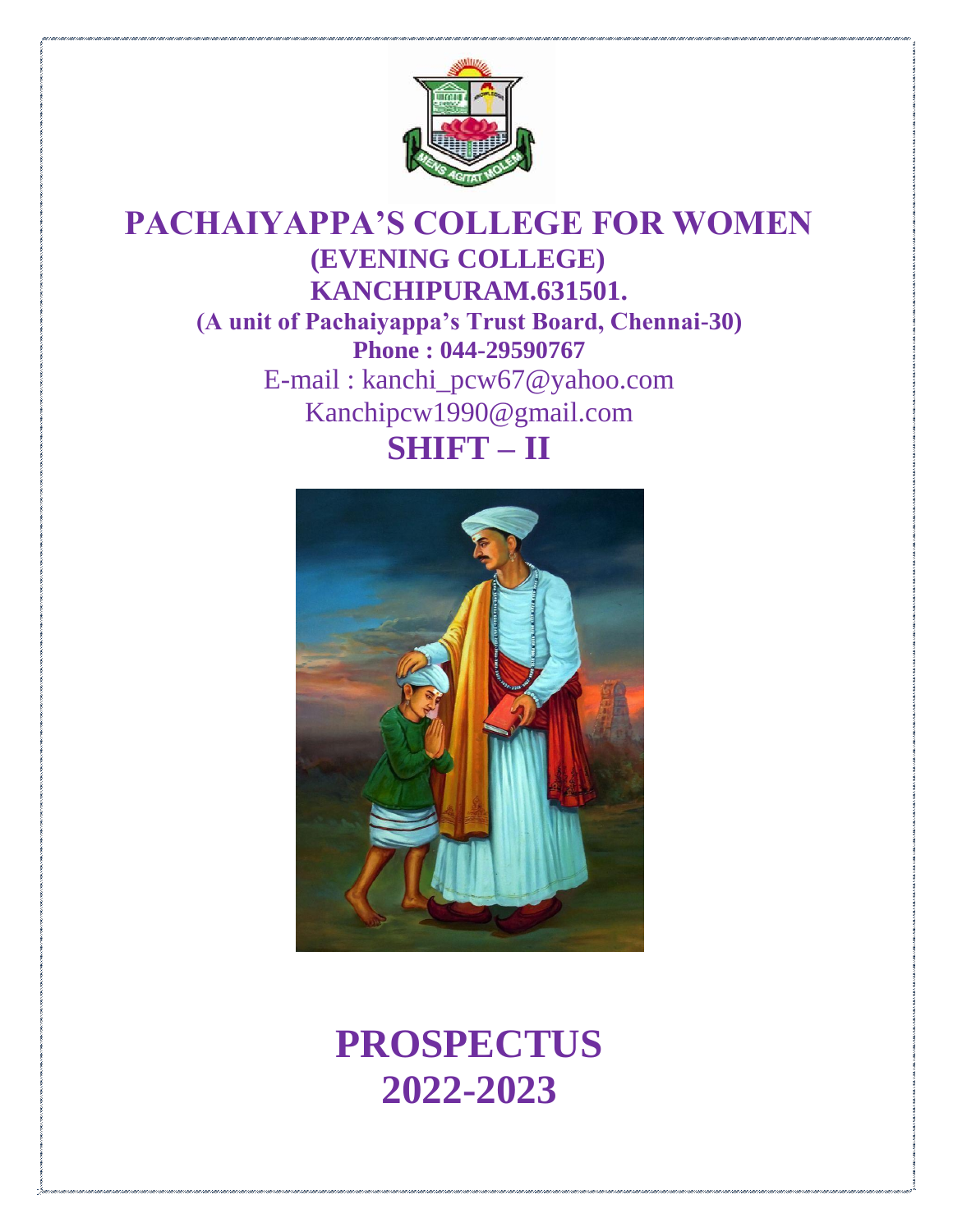## **PROSPECTUS - 2022-2023**

## **Courses of study under semester system with credits English Medium** Shift (II) - EVENING COLLEGE

## **UG – COURSES**

- 
- 
- **3. B.Com.(Computer Applications) 7. B.A. (Tamil Literature)**
- 

**1. B.Com. 5. B.Sc. Mathematics 2. B.Com. (C.S.) 6. B.Sc. Computer Science 4. B.B-A. 8. B.A. (English Literature)**

# **PG - COURSES**

- **1. M.A. English**
- **2. M.A. Tamil**
- **3. M.Com.**
- **4. M.Sc. Mathematics**

#### **Eligibility**

- $\triangleright$  A candidate seeking admission to an undergraduate course (UG) must have passed the Higher Secondary (+2) Examination of Tamilnadu or an equivalent examination recognised by the University of Madras.
- $\triangleright$  For admission to B.Com related degree courses, the candidate should have studied Commerce and Accountancy in the Academic Stream and Accountancy in the Vocational Stream of the Higher Secondary Course.
- B,Com. Computer Application: Computer Science &Accountancy
- B.Sc. Computer Science: Mathematics / Business Maths / Computer Science (academic or vocational stream) in H S.C Examination as one of the subjects.
- M.Com.: B.Com. and B.Com. Related courses
- M.A. English literature: Any Degree
- M.A. Tamil Literature: Any Degree
- M.Sc. Mathematics: B.Sc. Mathematics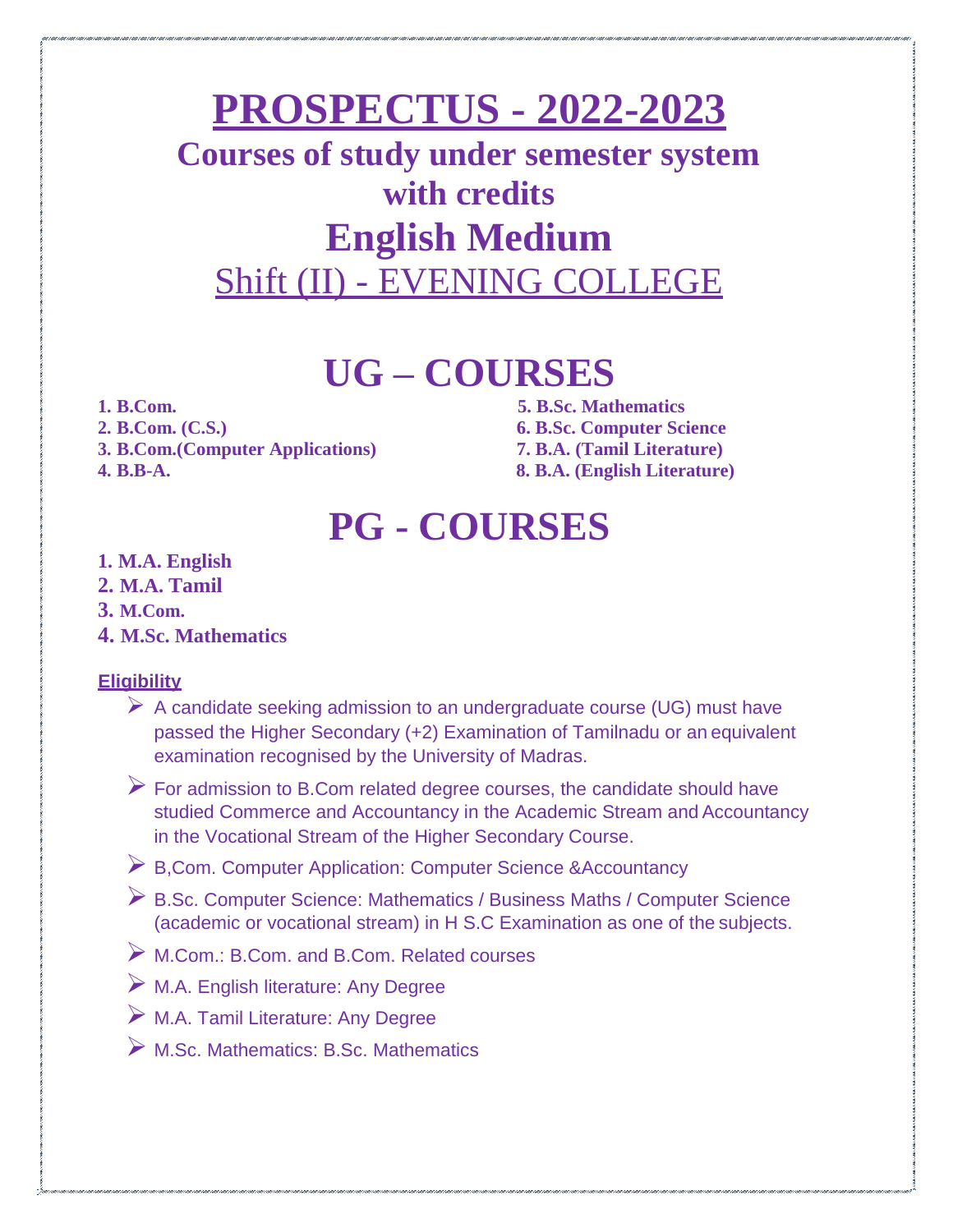$\triangleright$  Only the applications from candidates who are willing to study Tamil under Part I in UG courses will be considered for admission since the University of Madras has discontinued from the academic year 1999-2000 the practice of granting permission to study the other languages by private study.

## **How to Apply?**

 Application form and prospectus available **online** Rs.100/-for UG courses and Rs.150/- for PG Courses. The cost of Application form includes a Registration fee of Rs.10/-. While submitting the application, Xerox copy of the mark sheet and T.C. should be enclosed.

### **Last Date**

 $\triangleright$  For Undergraduate Courses, the last date for the receipt of completed application form in the college office is the Tenth working day from the date of publication of the results of the Tamil Nadu Higher Secondary Examinations excluding the date of Publication of the results.

### **Special Concessions**

- $\triangleright$  Sports Quota: Reserved for the students who have represented at the National / State / District level only.
- Ex-servicemen Quota: Reserved for the children of Ex-servicemen of Tamilnadu origin.
- $\triangleright$  Physically handicapped quota: 3 seats for every 100 seats in each communal category reserved for. Xerox copy of Evidence for above Concessions should be enclosed with the application form.

### **Certificates to be submitted at the time of interview**

- 1 Transfer Certificate (Original and Three Xerox Copies;
- 2. Conduct Certificate / Aadhar Card (Xerox)
- 3. Mark Certificates +2 (Original and three Xerox Copies)
- 4. Community Certificate (Original and Three Xerox Copies) in the case of SC/ ST/ MBC/ DNC/ BC
- 5 Income Certificate (Original and Two Xerox Copies) in the case of SC/ ST/ MBC/ DNC/ BC
- 6. Medical Fitness Certificate from any Registered Medical Practitioner.
- 7. Three recent passport size photographs.
- 8 If the Applicant is Physically handicapped, a certificate from the competent authority
- 9. If the applicant is the daughter of an Ex-serviceman of Tamil Origin, a certificate from the competent authority.
- 10. Certificate for distinction in Sports/Games/NSS and NCC activities from competent authority if applicable.